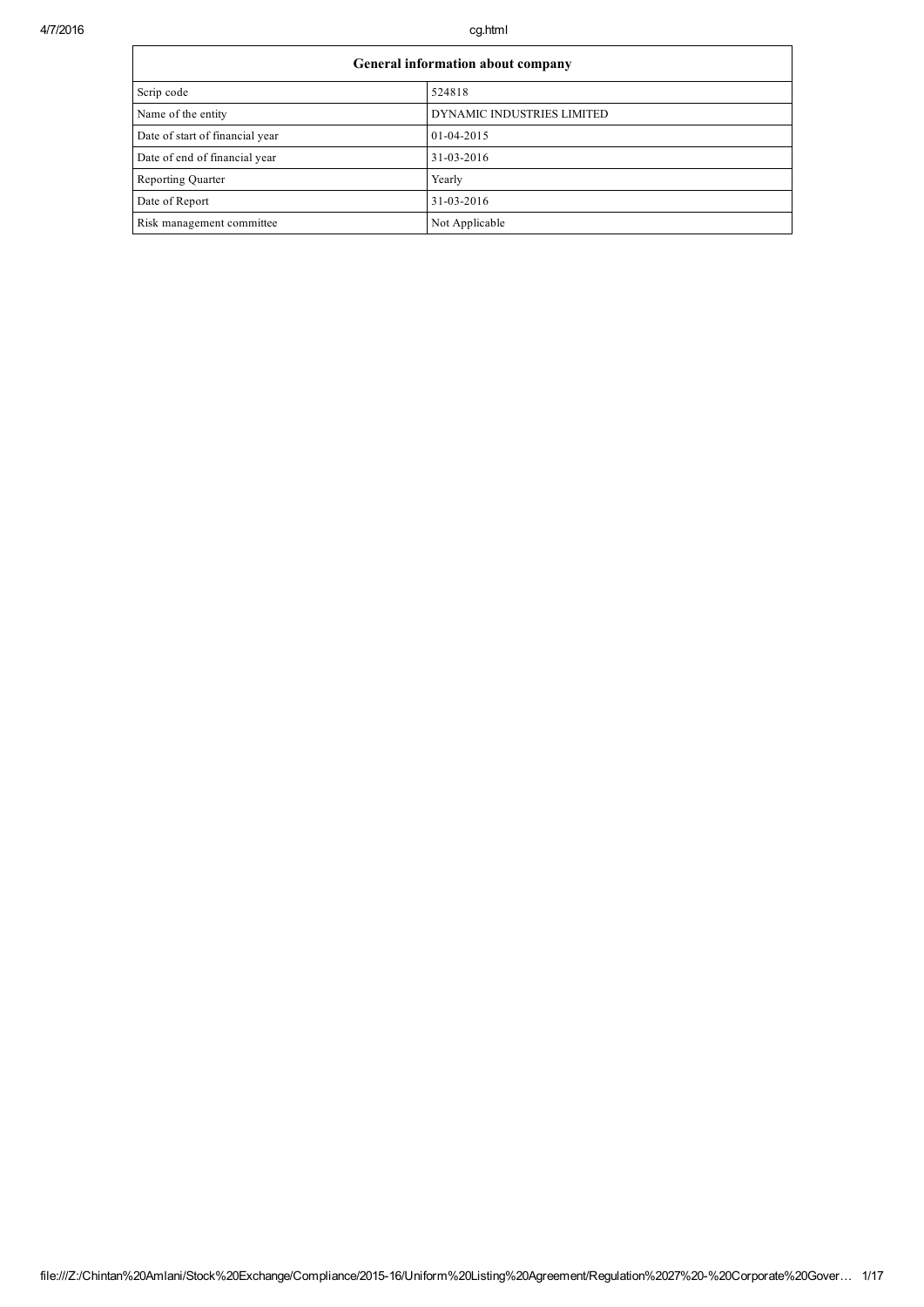|                                                                      | <b>Annexure I</b>    |                                                                |                     |            |                                                |                            |                               |                                                  |                      |                                            |                                                                                      |                                                                                                            |
|----------------------------------------------------------------------|----------------------|----------------------------------------------------------------|---------------------|------------|------------------------------------------------|----------------------------|-------------------------------|--------------------------------------------------|----------------------|--------------------------------------------|--------------------------------------------------------------------------------------|------------------------------------------------------------------------------------------------------------|
|                                                                      |                      | Annexure I to be submitted by listed entity on quarterly basis |                     |            |                                                |                            |                               |                                                  |                      |                                            |                                                                                      |                                                                                                            |
|                                                                      |                      |                                                                |                     |            |                                                |                            |                               | I. Composition of Board of Directors             |                      |                                            |                                                                                      |                                                                                                            |
| Disclosure of notes on composition of board of directors explanatory |                      |                                                                |                     |            |                                                |                            |                               |                                                  |                      |                                            |                                                                                      |                                                                                                            |
| Sr                                                                   | Title<br>(Mr)<br>Ms) | Name of the<br>Director                                        | <b>PAN</b>          | <b>DIN</b> | Category 1<br>of directors                     | Category 2<br>of directors | Category<br>3 of<br>directors | Date of<br>appointment<br>in the<br>current term | Date of<br>cessation | Tenure<br>of<br>director<br>(in<br>months) | No of<br>Directorship<br>in listed<br>entities<br>including<br>this listed<br>entity | Number of<br>memberships<br>in Audit/<br>Stakeholder<br>Committee(s)<br>including<br>this listed<br>entity |
|                                                                      | Mr                   | <b>DEEPAK</b><br><b>NAVINCHANDRA</b><br><b>CHOKSHI</b>         | ACOPC5387L          | 00536345   | Executive<br>Director                          | Not<br>Applicable          |                               |                                                  |                      |                                            | 1                                                                                    | $\mathbf{0}$                                                                                               |
| $\overline{c}$                                                       | Mr                   | <b>HARIN</b><br><b>DHANVANTRAI</b><br><b>MAMLATDARNA</b>       | AGAPM9759O          | 00536250   | Executive<br>Director                          | Chairperson                |                               |                                                  |                      |                                            | 1                                                                                    | 1                                                                                                          |
| 3                                                                    | Mr                   | <b>DINESH JASRAJ</b><br><b>JAIN</b>                            | ABNPJ6717D          | 00135889   | Executive<br>Director                          | Not<br>Applicable          |                               |                                                  |                      |                                            | 1                                                                                    | 1                                                                                                          |
| $\overline{4}$                                                       | Mr                   | <b>JATINBHAI</b><br><b>BIHARILAL SURTI</b>                     | AGSPS7752D          | 05195572   | Non-<br>Executive -<br>Independent<br>Director | Not<br>Applicable          |                               |                                                  |                      | $\overline{7}$                             | 1                                                                                    | $\overline{c}$                                                                                             |
| 5                                                                    | Mr                   | <b>PRAVINCHANDRA</b><br><b>DEVIDAS MASTER</b>                  | AAWPM1727E 05195587 |            | Non-<br>Executive -<br>Independent<br>Director | Not<br>Applicable          |                               |                                                  |                      | $\overline{7}$                             | $\mathbf{1}$                                                                         | $\overline{c}$                                                                                             |
| 6                                                                    | Mr                   | <b>RAGHAVDAS</b><br><b>HIRALAL</b><br><b>LAKHMANI</b>          | AATPL5636N          | 05304347   | Non-<br>Executive -<br>Independent<br>Director | Not<br>Applicable          |                               |                                                  |                      | $\overline{7}$                             | 1                                                                                    | $\overline{c}$                                                                                             |
| $\tau$                                                               | Ms                   | <b>VIRAJ DARSHIT</b><br><b>SHAH</b>                            | AAEPF6321P          | 07220630   | Non-<br>Executive -<br>Independent<br>Director | Not<br>Applicable          |                               |                                                  |                      | 9                                          | 1                                                                                    | $\overline{c}$                                                                                             |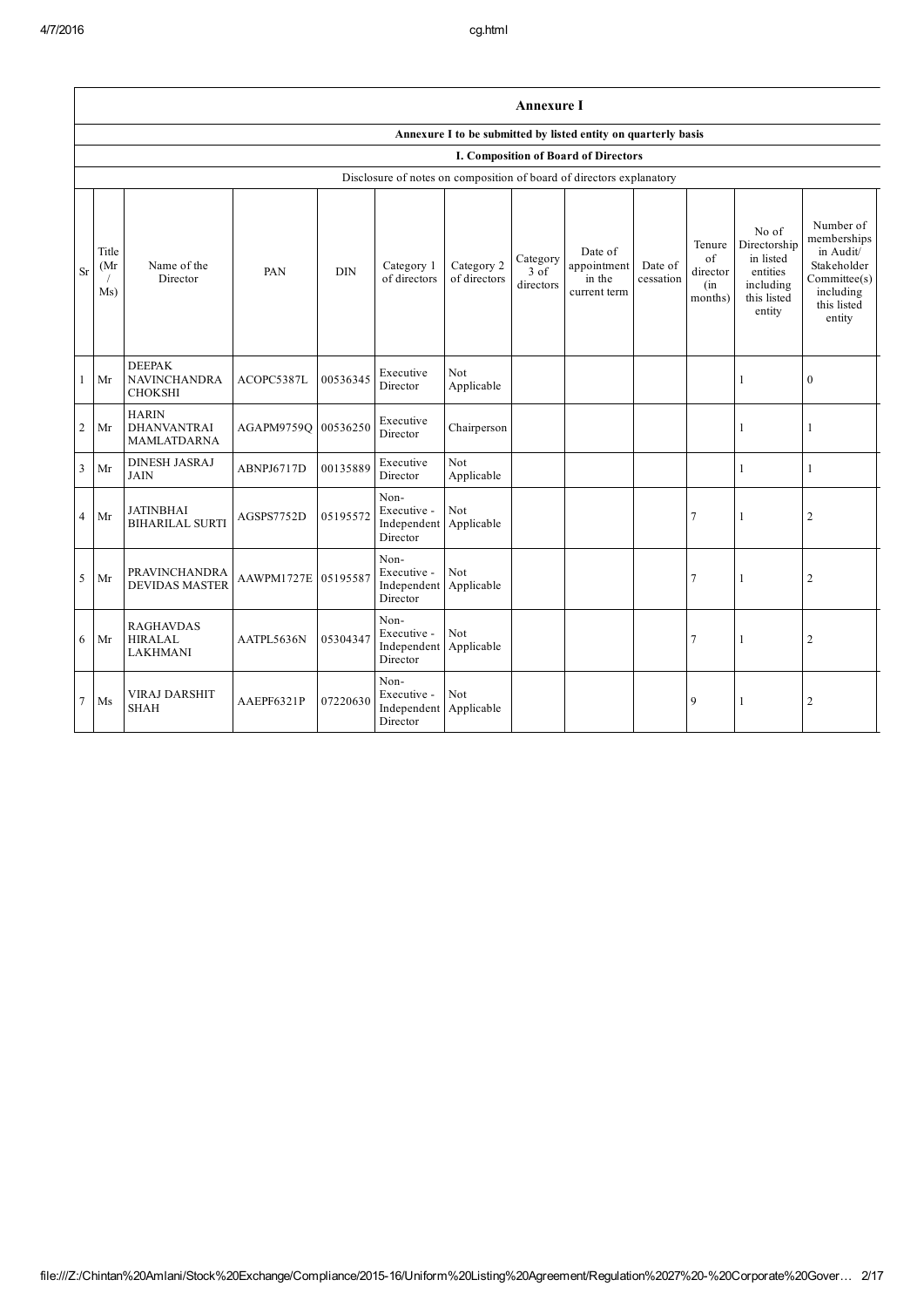|                           | <b>Text Block</b>                                                                                                                                 |  |  |  |  |  |  |
|---------------------------|---------------------------------------------------------------------------------------------------------------------------------------------------|--|--|--|--|--|--|
| Textual Information $(1)$ | MEMBER IN STAKEHOLDERS RELATIONSHIP COMMITTEE.                                                                                                    |  |  |  |  |  |  |
| Textual Information(2)    | MEMBER IN STAKEHOLDERS RELATIONSHIP COMMITTEE.                                                                                                    |  |  |  |  |  |  |
| Textual Information(3)    | MEMBER IN AUDIT COMMITTEE, NOMINATION AND REMUNERATION COMMITTEE, CSR<br>COMMITTEE, STAKEHOLDERS RELATIONSHIP COMMITTEE.                          |  |  |  |  |  |  |
| Textual Information(4)    | MEMBER AND CHAIRPERSON IN AUDIT COMMITTEE, NOMINATION AND<br>REMUNERATION COMMITTEE, CSR COMMITTEE, STAKEHOLDERS RELATIONSHIP<br><b>COMMITTEE</b> |  |  |  |  |  |  |
| Textual Information(5)    | MEMBER IN AUDIT COMMITTEE, NOMINATION AND REMUNERATION COMMITTEE, CSR<br>COMMITTEE, STAKEHOLDERS RELATIONSHIP COMMITTEE.                          |  |  |  |  |  |  |
| Textual Information $(6)$ | MEMBER IN AUDIT COMMITTEE, NOMINATION AND REMUNERATION COMMITTEE, CSR<br>COMMITTEE, STAKEHOLDERS RELATIONSHIP COMMITTEE.                          |  |  |  |  |  |  |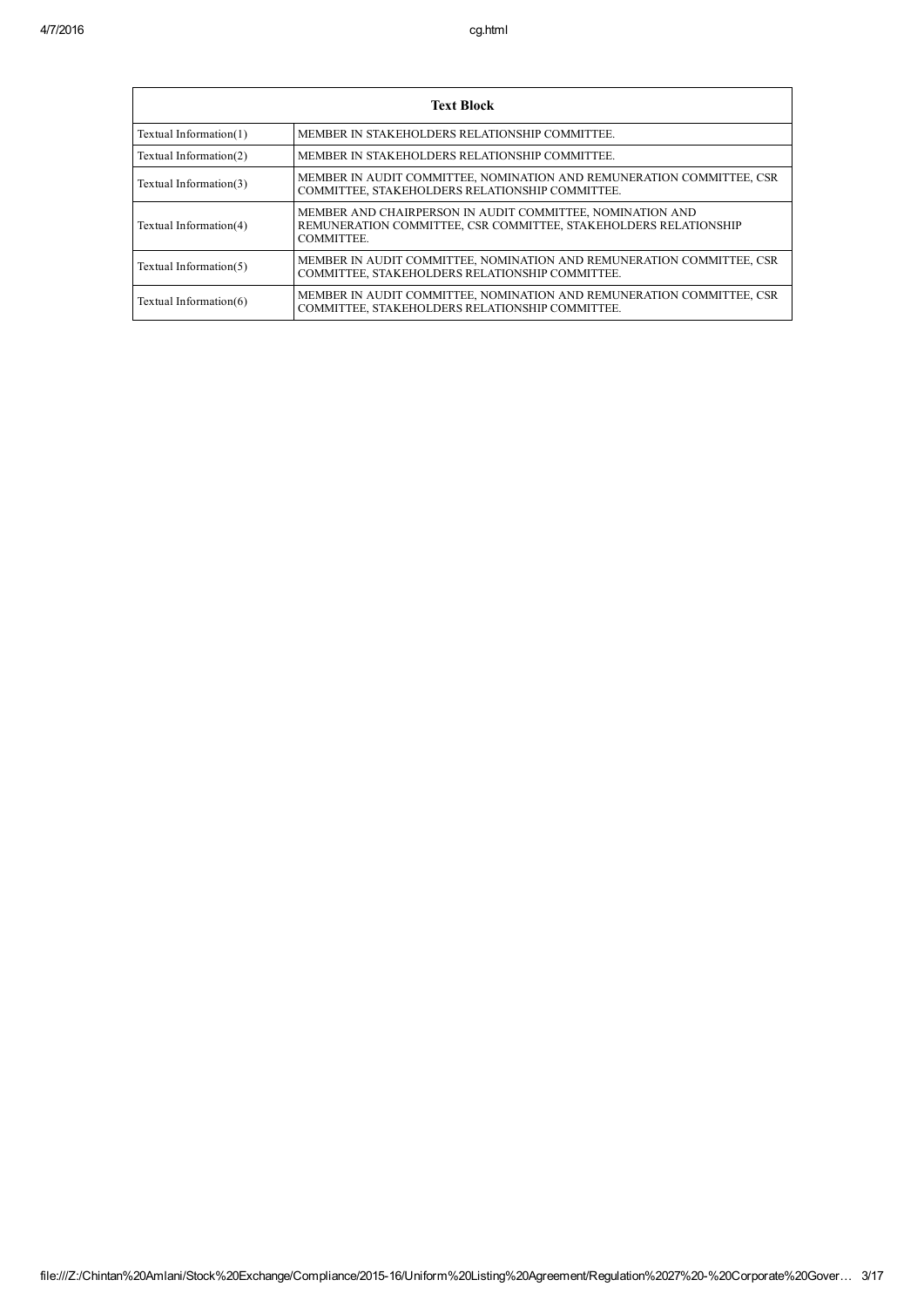|                | Annexure 1                                          |                                                                              |                                                |                            |                            |  |  |  |  |  |  |
|----------------|-----------------------------------------------------|------------------------------------------------------------------------------|------------------------------------------------|----------------------------|----------------------------|--|--|--|--|--|--|
|                | <b>II. Composition of Committees</b>                |                                                                              |                                                |                            |                            |  |  |  |  |  |  |
|                |                                                     | Is there any change in composition of committees compare to previous quarter |                                                |                            | <b>Yes</b>                 |  |  |  |  |  |  |
| <b>Sr</b>      | Name Of Committee                                   | Name of Committee members                                                    | Category 1 of directors                        | Category 2 of<br>directors | Name of other<br>committee |  |  |  |  |  |  |
| 1              | <b>Audit Committee</b>                              | PRAVINCHANDRA DEVIDAS<br><b>MASTER</b>                                       | Non-Executive -<br><b>Independent Director</b> | Chairperson                |                            |  |  |  |  |  |  |
| $\overline{c}$ | <b>Audit Committee</b>                              | JATINBHAI BIHARILAL<br><b>SURTI</b>                                          | Non-Executive -<br><b>Independent Director</b> | Member                     |                            |  |  |  |  |  |  |
| 3              | <b>Audit Committee</b>                              | RAGHAVDAS HIRALAL<br><b>LAKHMANI</b>                                         | Non-Executive -<br><b>Independent Director</b> | Member                     |                            |  |  |  |  |  |  |
| 4              | <b>Audit Committee</b>                              | VIRAJ DARSHIT SHAH                                                           | Non-Executive -<br><b>Independent Director</b> | Member                     |                            |  |  |  |  |  |  |
| 5              | Nomination and remuneration<br>committee            | PRAVINCHANDRA DEVIDAS<br><b>MASTER</b>                                       | Non-Executive -<br><b>Independent Director</b> | Chairperson                |                            |  |  |  |  |  |  |
| 6              | Nomination and remuneration<br>committee            | <b>JATINBHAI BIHARILAL</b><br><b>SURTI</b>                                   | Non-Executive -<br><b>Independent Director</b> | Member                     |                            |  |  |  |  |  |  |
| $\overline{7}$ | Nomination and remuneration<br>committee            | RAGHAVDAS HIRALAL<br><b>LAKHMANI</b>                                         | Non-Executive -<br><b>Independent Director</b> | Member                     |                            |  |  |  |  |  |  |
| 8              | Nomination and remuneration<br>committee            | <b>VIRAJ DARSHIT SHAH</b>                                                    | Non-Executive -<br><b>Independent Director</b> | Member                     |                            |  |  |  |  |  |  |
| 9              | Stakeholders Relationship<br>Committee              | PRAVINCHANDRA DEVIDAS<br><b>MASTER</b>                                       | Non-Executive -<br><b>Independent Director</b> | Chairperson                |                            |  |  |  |  |  |  |
| 10             | Stakeholders Relationship<br>Committee              | DEEPAK NAVINCHANDRA<br><b>CHOKSHI</b>                                        | <b>Executive Director</b>                      | Member                     |                            |  |  |  |  |  |  |
| 11             | Stakeholders Relationship<br>Committee              | HARIN DHANVANTRAI<br><b>MAMLATDARNA</b>                                      | <b>Executive Director</b>                      | Member                     |                            |  |  |  |  |  |  |
| 12             | Corporate Social<br>Responsibility Committee        | PRAVINCHANDRA DEVIDAS<br><b>MASTER</b>                                       | Non-Executive -<br><b>Independent Director</b> | Chairperson                |                            |  |  |  |  |  |  |
| 13             | Corporate Social<br>Responsibility Committee        | <b>JATINBHAI BIHARILAL</b><br><b>SURTI</b>                                   | Non-Executive -<br><b>Independent Director</b> | Member                     |                            |  |  |  |  |  |  |
| 14             | Corporate Social<br>Responsibility Committee        | RAGHAVDAS HIRALAL<br>LAKHMANI                                                | Non-Executive -<br><b>Independent Director</b> | Member                     |                            |  |  |  |  |  |  |
| 15             | Corporate Social<br><b>Responsibility Committee</b> | <b>VIRAJ DARSHIT SHAH</b>                                                    | Non-Executive -<br><b>Independent Director</b> | Member                     |                            |  |  |  |  |  |  |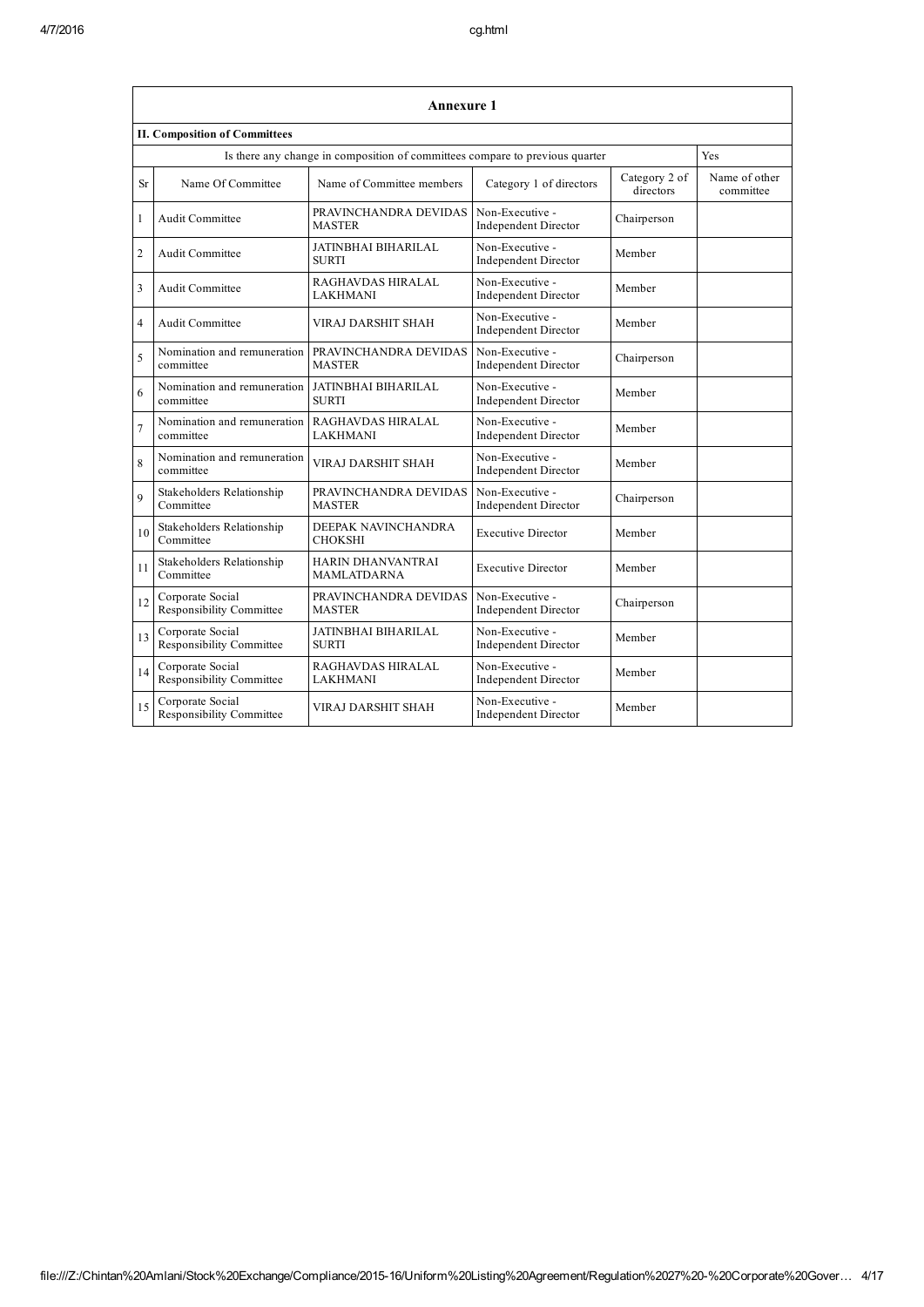|           | Annexure 1                                             |                                                         |                                                                |  |  |  |  |  |  |  |
|-----------|--------------------------------------------------------|---------------------------------------------------------|----------------------------------------------------------------|--|--|--|--|--|--|--|
|           | Annexure 1                                             |                                                         |                                                                |  |  |  |  |  |  |  |
|           | <b>III. Meeting of Board of Directors</b>              |                                                         |                                                                |  |  |  |  |  |  |  |
| <b>Sr</b> | Date(s) of meeting (if any) in the<br>previous quarter | $Date(s)$ of meeting (if any) in the<br>current quarter | Maximum gap between any two consecutive (in<br>number of days) |  |  |  |  |  |  |  |
|           | $07-11-2015$                                           |                                                         |                                                                |  |  |  |  |  |  |  |
| $\bigcap$ |                                                        | $09-02-2016$                                            | 93                                                             |  |  |  |  |  |  |  |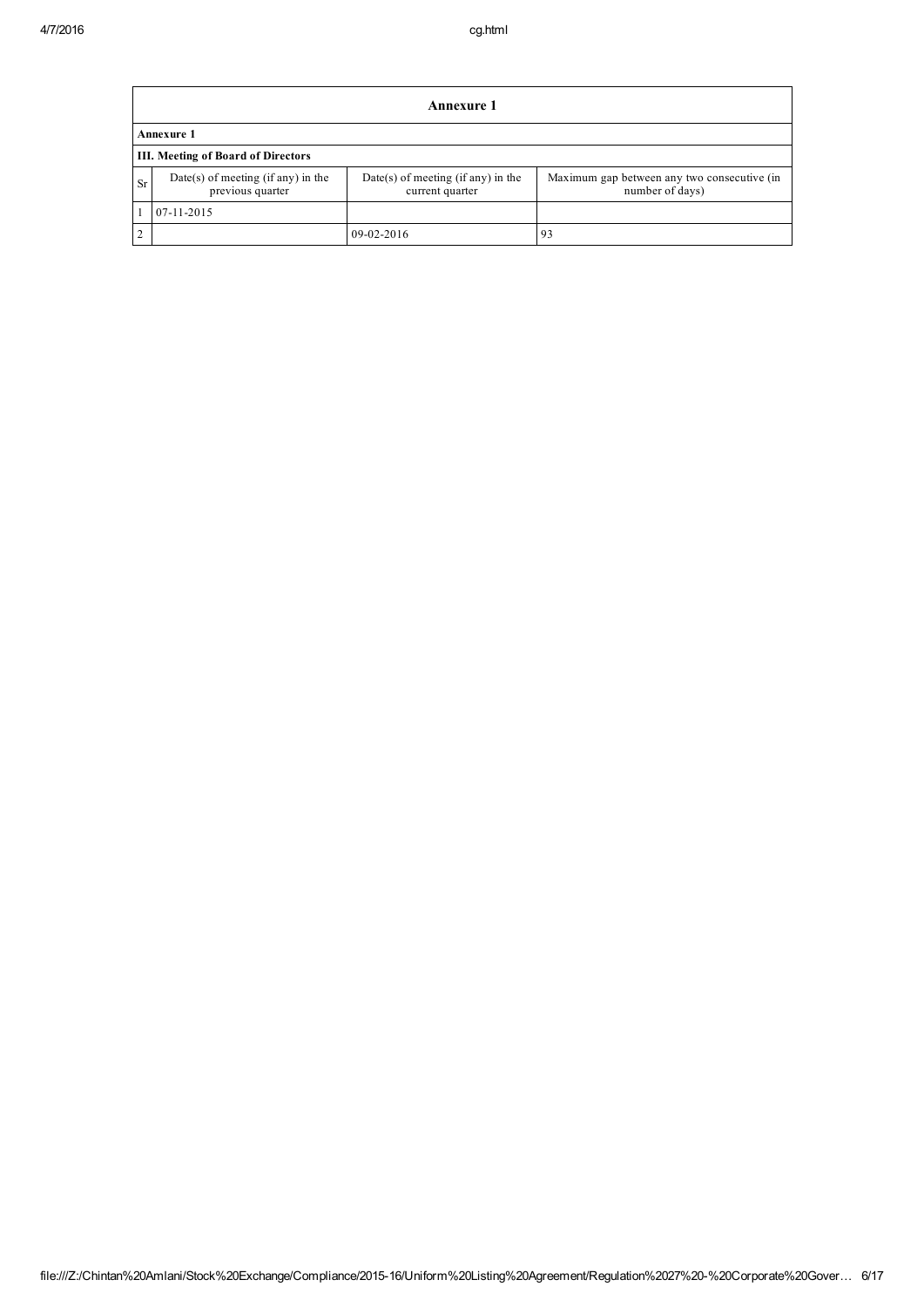|           | <b>Annexure 1</b>                |                                                                     |                                                     |                                           |                                                                   |                                                                            |  |  |  |  |
|-----------|----------------------------------|---------------------------------------------------------------------|-----------------------------------------------------|-------------------------------------------|-------------------------------------------------------------------|----------------------------------------------------------------------------|--|--|--|--|
|           | <b>IV. Meeting of Committees</b> |                                                                     |                                                     |                                           |                                                                   |                                                                            |  |  |  |  |
| <b>Sr</b> | Name of<br>Committee             | $Date(s)$ of meeting of<br>the committee in the<br>relevant quarter | Whether<br>requirement of<br>Quorum met<br>(Yes/No) | Requirement<br>of Quorum<br>met (details) | Date(s) of meeting of<br>the committee in the<br>previous quarter | Maximum gap between any<br>two consecutive meetings (in<br>number of days) |  |  |  |  |
|           | Audit<br>09-02-2016<br>Committee |                                                                     | Yes                                                 | $1/3$ rd or 2<br>whichever is<br>higher   | 07-11-2015                                                        | 93                                                                         |  |  |  |  |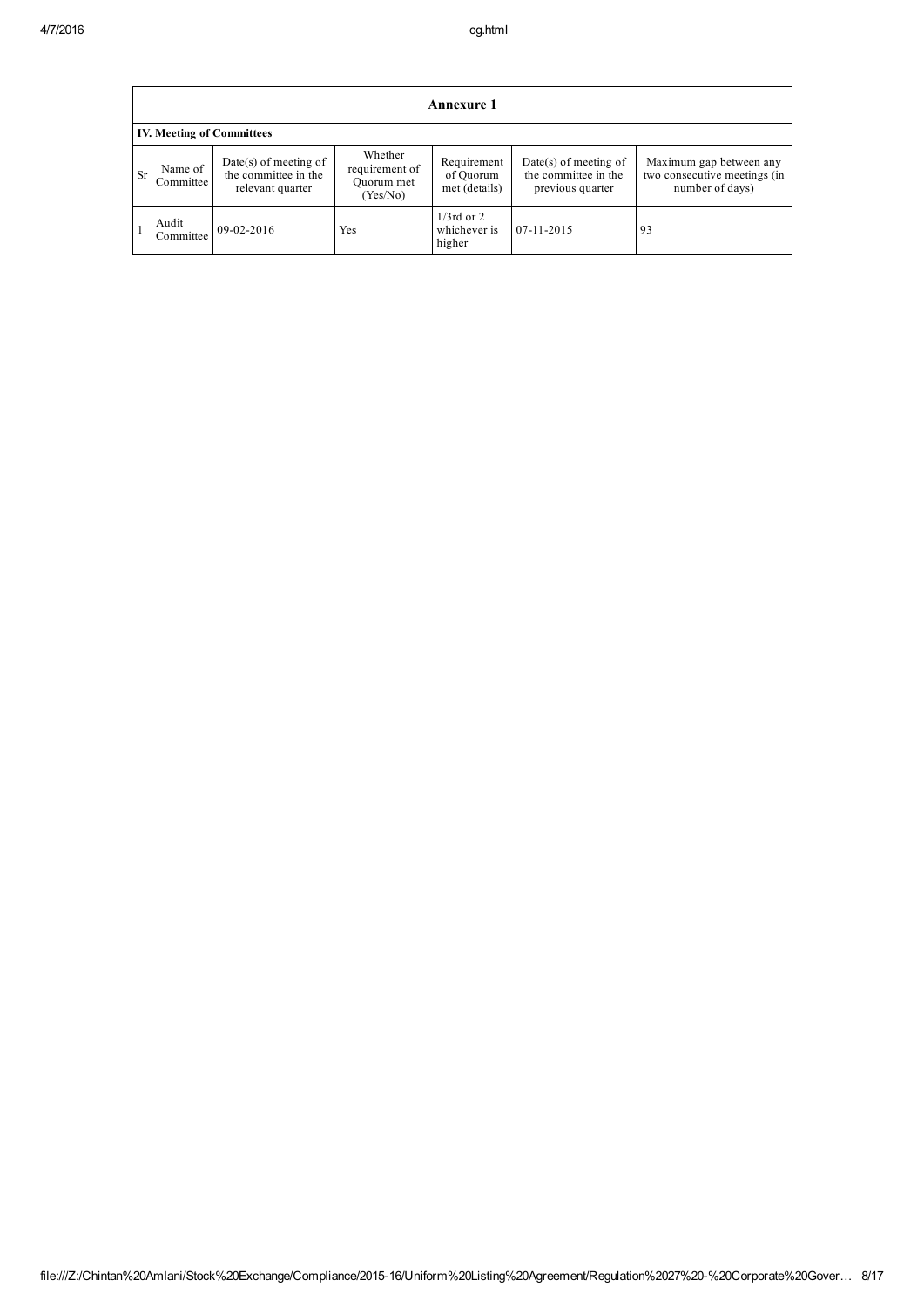|   | <b>Annexure 1</b>                                                                                         |                                  |                                                                    |  |  |  |  |  |  |  |  |
|---|-----------------------------------------------------------------------------------------------------------|----------------------------------|--------------------------------------------------------------------|--|--|--|--|--|--|--|--|
|   | V. Related Party Transactions                                                                             |                                  |                                                                    |  |  |  |  |  |  |  |  |
|   | Subject                                                                                                   | Compliance status<br>(Yes/No/NA) | If status is "No" details of non-<br>compliance may be given here. |  |  |  |  |  |  |  |  |
|   | Whether prior approval of audit committee obtained                                                        | Yes                              |                                                                    |  |  |  |  |  |  |  |  |
| 2 | Whether shareholder approval obtained for material RPT                                                    | NA                               |                                                                    |  |  |  |  |  |  |  |  |
|   | Whether details of RPT entered into pursuant to omnibus approval<br>have been reviewed by Audit Committee | Yes                              |                                                                    |  |  |  |  |  |  |  |  |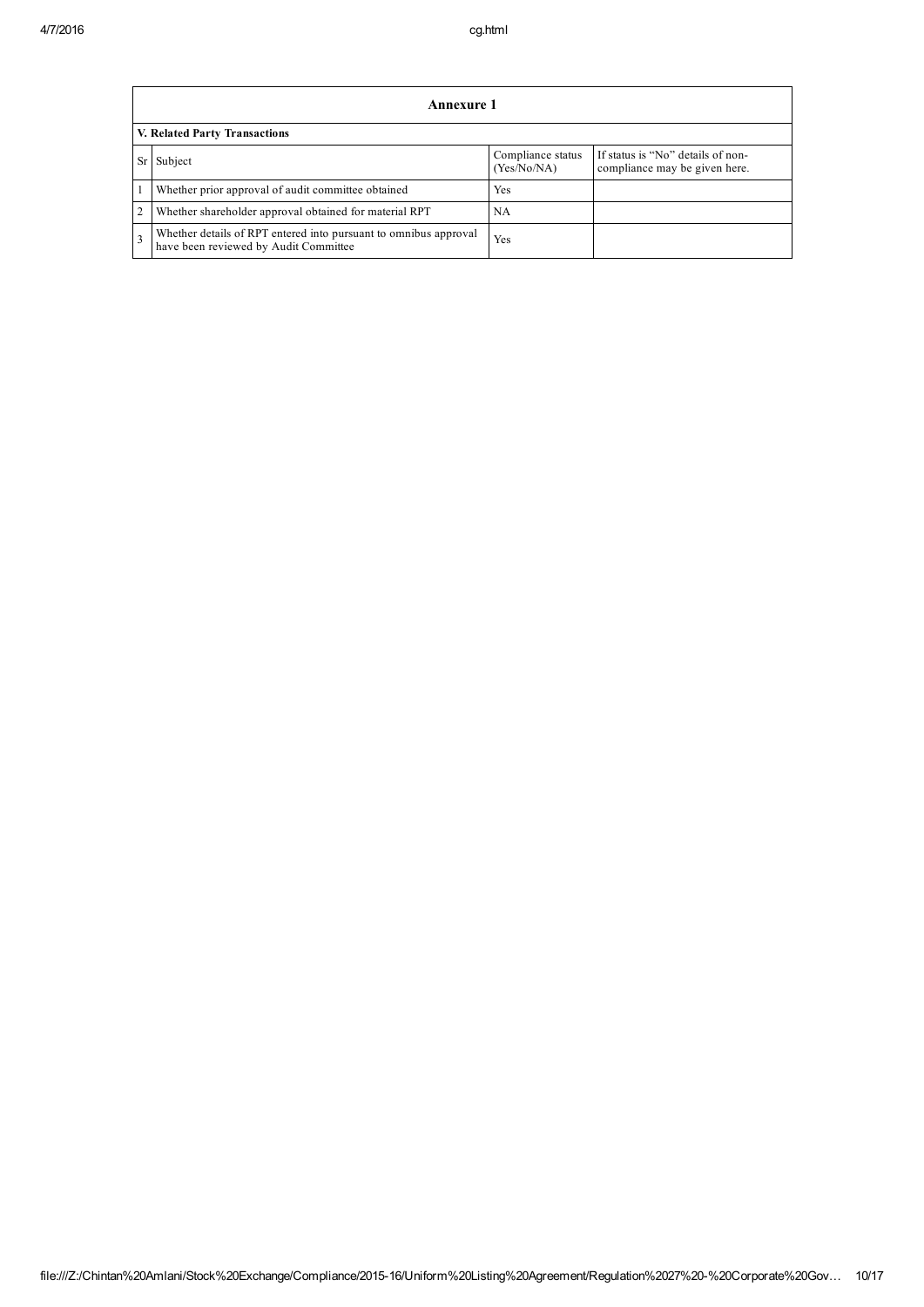|                          | Annexure 1                                                                                                                                                                                                      |                                  |  |  |  |  |  |  |
|--------------------------|-----------------------------------------------------------------------------------------------------------------------------------------------------------------------------------------------------------------|----------------------------------|--|--|--|--|--|--|
| <b>VI. Affirmations</b>  |                                                                                                                                                                                                                 |                                  |  |  |  |  |  |  |
| Sr                       | Subject                                                                                                                                                                                                         | Compliance<br>status<br>(Yes/No) |  |  |  |  |  |  |
|                          | The composition of Board of Directors is in terms of SEBI (Listing obligations and disclosure requirements)<br>Regulations, 2015                                                                                | Yes                              |  |  |  |  |  |  |
| $\overline{2}$           | The composition of the following committees is in terms of SEBI(Listing obligations and disclosure requirements)<br>Regulations, 2015 a. Audit Committee                                                        | Yes                              |  |  |  |  |  |  |
| $\overline{\mathbf{3}}$  | The composition of the following committees is in terms of SEBI(Listing obligations and disclosure requirements)<br>Regulations, 2015. b. Nomination & remuneration committee                                   | Yes                              |  |  |  |  |  |  |
| $\overline{4}$           | The composition of the following committees is in terms of SEBI(Listing obligations and disclosure requirements)<br>Regulations, 2015. c. Stakeholders relationship committee                                   | Yes                              |  |  |  |  |  |  |
| $\overline{\phantom{0}}$ | The composition of the following committees is in terms of SEBI(Listing obligations and disclosure requirements)<br>Regulations, 2015. d. Risk management committee (applicable to the top 100 listed entities) | NA                               |  |  |  |  |  |  |
| 6                        | The committee members have been made aware of their powers, role and responsibilities as specified in SEBI<br>(Listing obligations and disclosure requirements) Regulations, 2015.                              | Yes                              |  |  |  |  |  |  |
|                          | The meetings of the board of directors and the above committees have been conducted in the manner as specified<br>in SEBI (Listing obligations and disclosure requirements) Regulations, 2015.                  | Yes                              |  |  |  |  |  |  |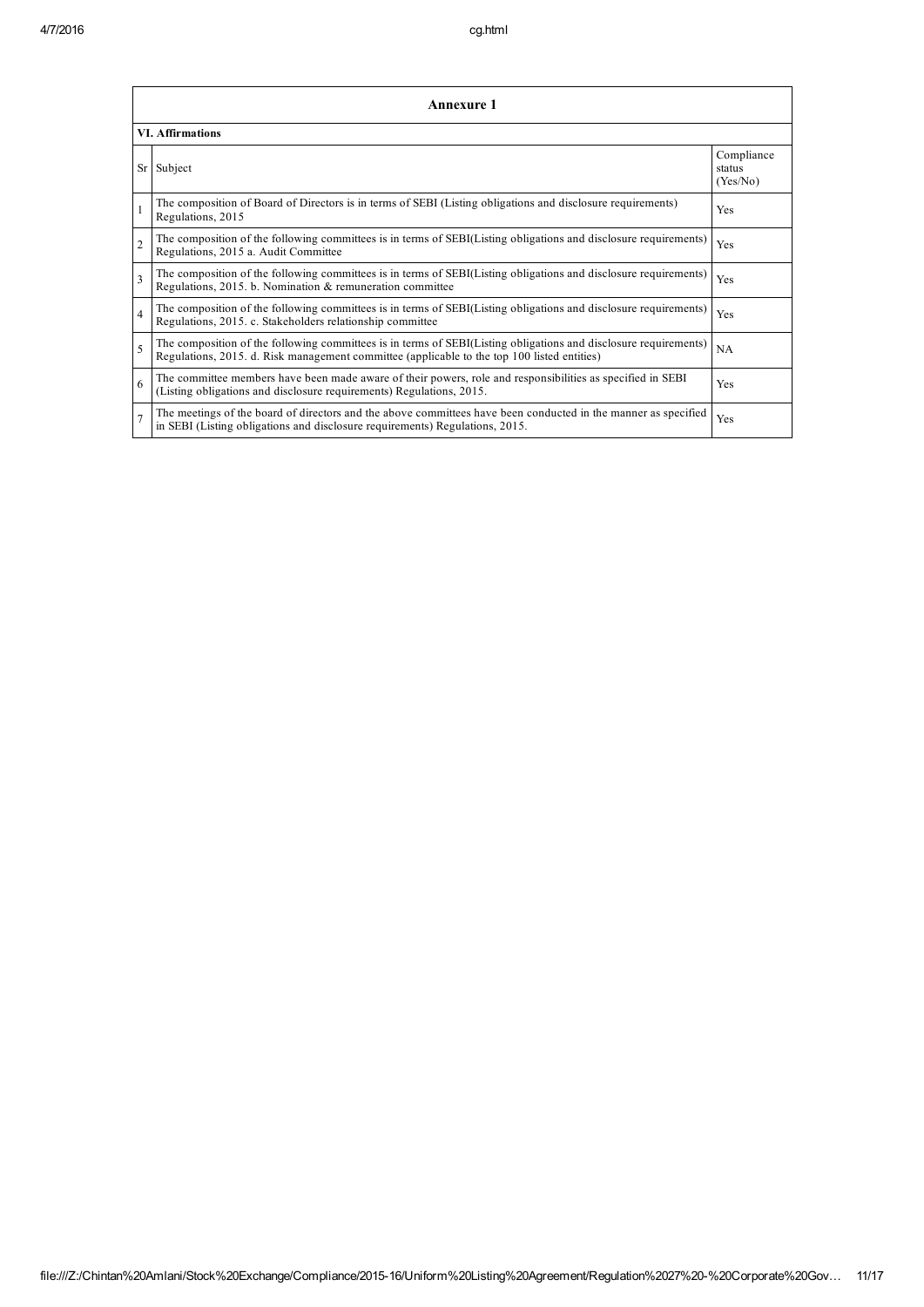| <b>Annexure II</b> |                                                                                                                                                                       |                                     |                                                                           |                                                                                                                |  |  |  |  |  |  |
|--------------------|-----------------------------------------------------------------------------------------------------------------------------------------------------------------------|-------------------------------------|---------------------------------------------------------------------------|----------------------------------------------------------------------------------------------------------------|--|--|--|--|--|--|
|                    |                                                                                                                                                                       |                                     |                                                                           | Annexure II to be submitted by listed entity at the end of the financial year (for the whole of financial year |  |  |  |  |  |  |
|                    | I. Disclosure on website in terms of Listing Regulations                                                                                                              |                                     | If status is                                                              |                                                                                                                |  |  |  |  |  |  |
|                    | Sr Item                                                                                                                                                               | Compliance<br>status<br>(Yes/No/NA) | $\alpha$ No"<br>details of<br>non-<br>compliance<br>may be<br>given here. | Web address                                                                                                    |  |  |  |  |  |  |
|                    | Details of<br>business                                                                                                                                                | Yes                                 |                                                                           | www.dynaind.com/productrange.html                                                                              |  |  |  |  |  |  |
| $\overline{c}$     | Terms and<br>conditions of<br>appointment<br>of<br>independent<br>directors                                                                                           | Yes                                 |                                                                           | www.dynaind.com/investor_zone/Policies/Terms%20and%20Condition%20of%20Appointment%20of%20Independe             |  |  |  |  |  |  |
| 3                  | Composition<br>of various<br>committees of<br>board of<br>directors                                                                                                   | Yes                                 |                                                                           | www.dynaind.com/investors_zone.html                                                                            |  |  |  |  |  |  |
| $\overline{4}$     | Code of<br>conduct of<br>board of<br>directors and<br>senior<br>management<br>personnel                                                                               | Yes                                 |                                                                           | www.dynaind.com/investor_zone/Code%20of%20Condust/Code%20of%20Conduct%20for%20Board%20of%20Dir                 |  |  |  |  |  |  |
| $\sqrt{5}$         | Details of<br>establishment<br>of vigil<br>mechanism/<br>Whistle<br>Blower policy                                                                                     | Yes                                 |                                                                           | www.dynaind.com/investor_zone/Policies/Vigil%20Mechanism-Whistle%20Blower%20Policy.pdf                         |  |  |  |  |  |  |
| 6                  | Criteria of<br>making<br>payments to<br>non-executive<br>directors                                                                                                    | Yes                                 |                                                                           | www.dynaind.com/investors_zone.html                                                                            |  |  |  |  |  |  |
| $\overline{7}$     | Policy on<br>dealing with<br>related party<br>transactions                                                                                                            | Yes                                 |                                                                           | www.dynaind.com/investor_zone/Policies/Related%20Party%20Transaction%20Policy.pdf                              |  |  |  |  |  |  |
| 8                  | Policy for<br>determining<br>'material'<br>subsidiaries                                                                                                               | Yes                                 |                                                                           | www.dynaind.com/investor_zone/Policies/Material%20Subsidiary%20Policy.pdf                                      |  |  |  |  |  |  |
| 9                  | Details of<br>familiarization<br>programmes<br>imparted to<br>independent<br>directors                                                                                | Yes                                 |                                                                           | www.dynaind.com/investors_zone.html                                                                            |  |  |  |  |  |  |
| 10                 | Contact<br>information of<br>the designated<br>officials of the<br>listed entity<br>who are<br>responsible<br>for assisting<br>and handling<br>investor<br>grievances | Yes                                 |                                                                           | www.dynaind.com/investors_zone.html                                                                            |  |  |  |  |  |  |
|                    | email address<br>for grievance<br>11 redressal and<br>other relevant<br>details                                                                                       | Yes                                 |                                                                           | www.dynaind.com/investors_zone.html                                                                            |  |  |  |  |  |  |
| 12                 | Financial<br>results                                                                                                                                                  | Yes                                 |                                                                           | www.dynaind.com/investors_zone.html                                                                            |  |  |  |  |  |  |
| 13                 | Shareholding<br>pattern                                                                                                                                               | Yes                                 |                                                                           | www.dynaind.com/investors_zone.html                                                                            |  |  |  |  |  |  |
|                    | Details of                                                                                                                                                            |                                     |                                                                           |                                                                                                                |  |  |  |  |  |  |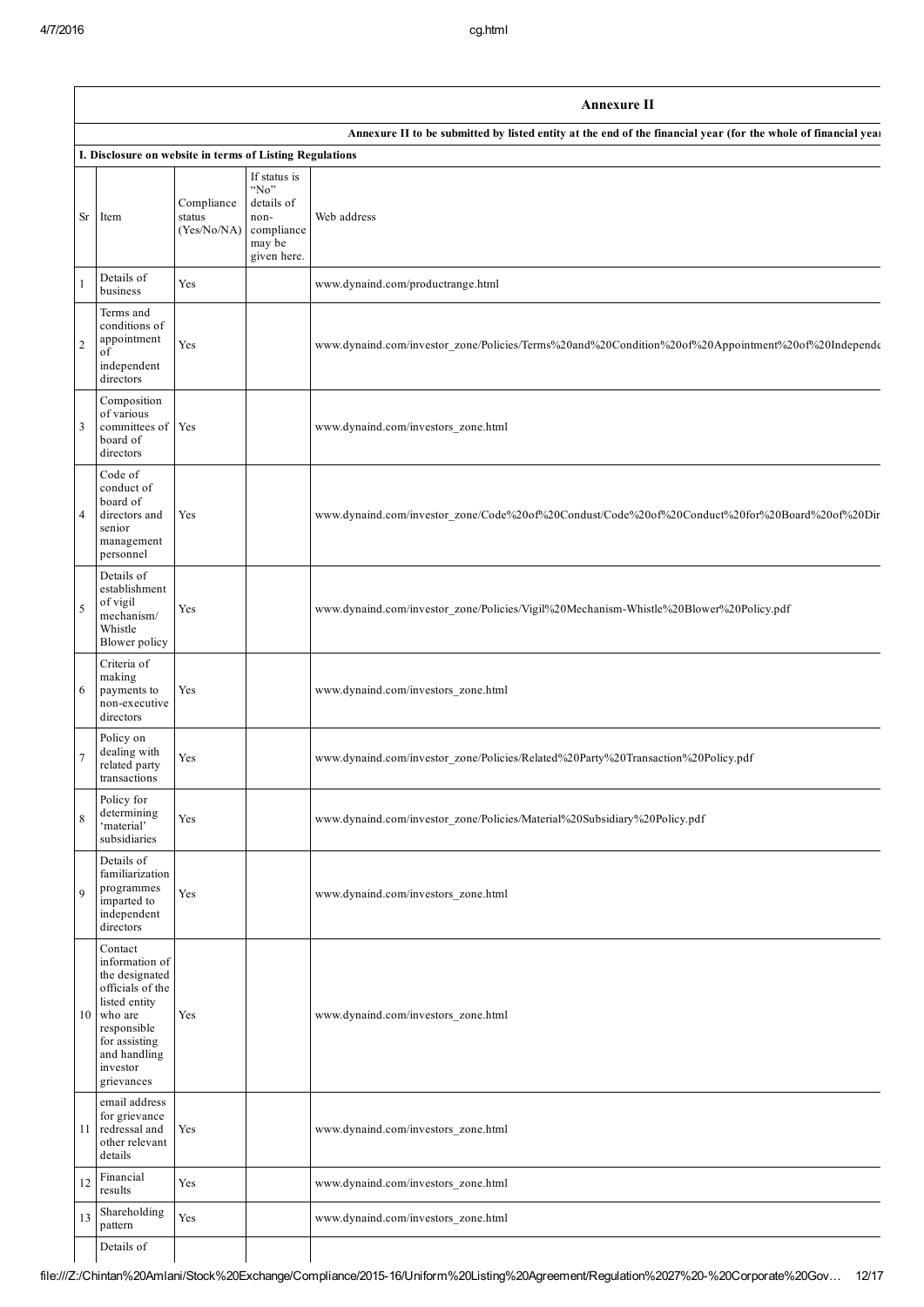|                 | agreements<br>entered into<br>14 with the<br>media<br>companies<br>and/or their<br>associates | <b>NA</b> |  |
|-----------------|-----------------------------------------------------------------------------------------------|-----------|--|
| 15 <sup>1</sup> | New name<br>and the old<br>name of the<br>listed entity                                       | NA        |  |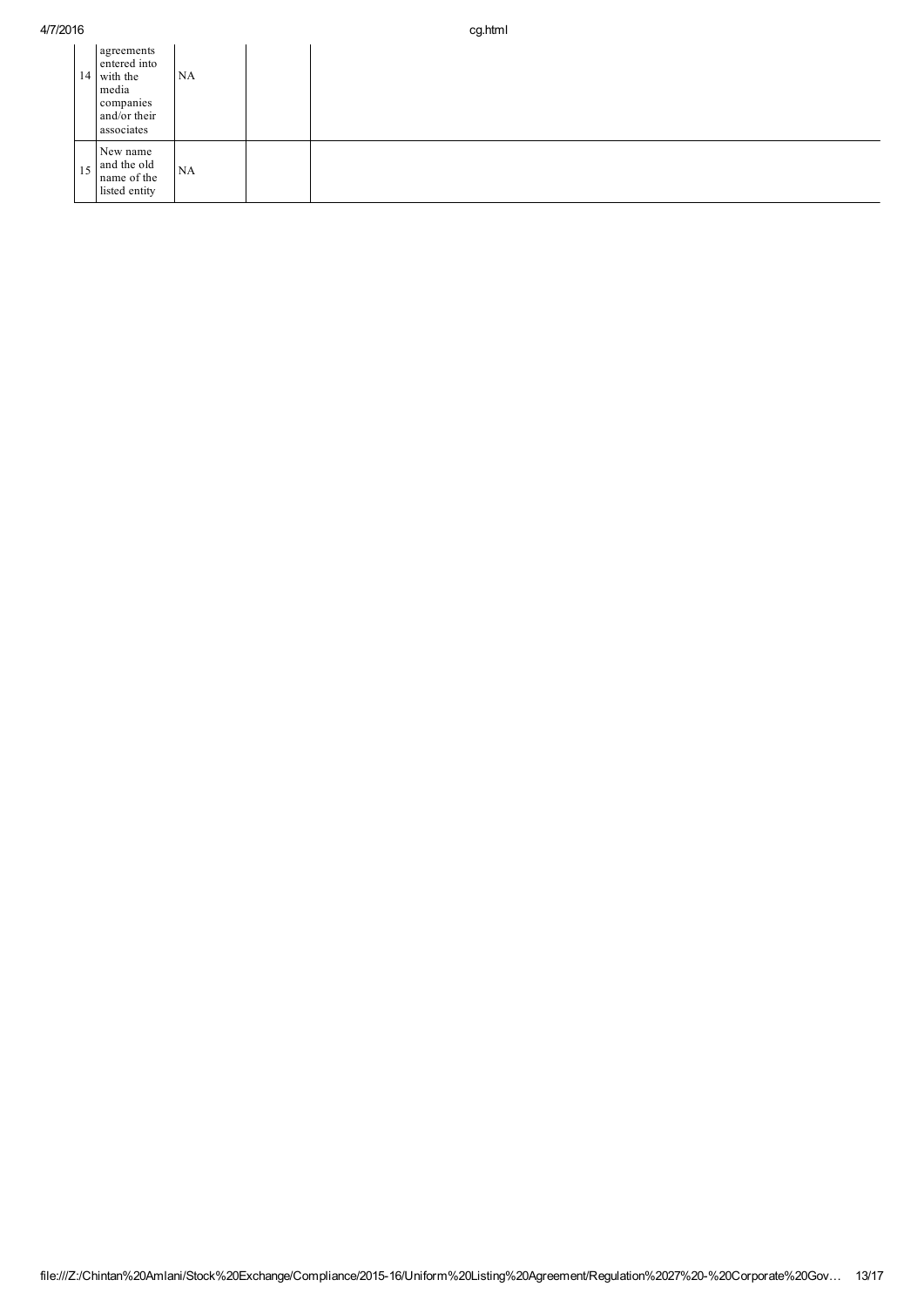|                 | Annexure II                                                                                                          |                                       |                                     |                                                                    |
|-----------------|----------------------------------------------------------------------------------------------------------------------|---------------------------------------|-------------------------------------|--------------------------------------------------------------------|
|                 | <b>II. Annual Affirmations</b>                                                                                       |                                       |                                     |                                                                    |
| Sr              | Particulars                                                                                                          | Regulation<br>Number                  | Compliance<br>status<br>(Yes/No/NA) | If status is "No" details of non-<br>compliance may be given here. |
|                 | Independent director(s) have been appointed in terms of<br>specified criteria of 'independence' and/or 'eligibility' | $16(1)(b)$ &<br>25(6)                 | Yes                                 |                                                                    |
| $\overline{c}$  | Board composition                                                                                                    | 17(1)                                 | Yes                                 |                                                                    |
| 3               | Meeting of Board of directors                                                                                        | 17(2)                                 | Yes                                 |                                                                    |
| 4               | Review of Compliance Reports                                                                                         | 17(3)                                 | Yes                                 |                                                                    |
| 5               | Plans for orderly succession for appointments                                                                        | 17(4)                                 | Yes                                 |                                                                    |
| 6               | Code of Conduct                                                                                                      | 17(5)                                 | Yes                                 |                                                                    |
| 7               | Fees/compensation                                                                                                    | 17(6)                                 | Yes                                 |                                                                    |
| 8               | Minimum Information                                                                                                  | 17(7)                                 | Yes                                 |                                                                    |
| 9               | Compliance Certificate                                                                                               | 17(8)                                 | Yes                                 |                                                                    |
| 10              | Risk Assessment & Management                                                                                         | 17(9)                                 | Yes                                 |                                                                    |
| 11              | Performance Evaluation of Independent Directors                                                                      | 17(10)                                | Yes                                 |                                                                    |
| 12              | Composition of Audit Committee                                                                                       | 18(1)                                 | Yes                                 |                                                                    |
| 13              | Meeting of Audit Committee                                                                                           | 18(2)                                 | Yes                                 |                                                                    |
| 14              | Composition of nomination & remuneration committee                                                                   | $19(1)$ &<br>(2)                      | Yes                                 |                                                                    |
| 15 <sup>1</sup> | Composition of Stakeholder Relationship Committee                                                                    | $20(1)$ &<br>(2)                      | Yes                                 |                                                                    |
| 16              | Composition and role of risk management committee                                                                    | 21(1),(2),<br>(3), (4)                | NA                                  |                                                                    |
| 17              | Vigil Mechanism                                                                                                      | 22                                    | Yes                                 |                                                                    |
| 18              | Policy for related party Transaction                                                                                 | $23(1), (5)$ ,<br>$(6)(7)$ &<br>(8)   | Yes                                 |                                                                    |
| 19              | Prior or Omnibus approval of Audit Committee for all related<br>party transactions                                   | 23(2), (3)                            | Yes                                 |                                                                    |
| 20              | Approval for material related party transactions                                                                     | 23(4)                                 | NA                                  |                                                                    |
| 21              | Composition of Board of Directors of unlisted material<br>Subsidiary                                                 | 24(1)                                 | NA                                  |                                                                    |
|                 | Other Corporate Governance requirements with respect to<br>subsidiary of listed entity                               | 24(2), (3),<br>$(4)$ , $(5)$ &<br>(6) | Yes                                 |                                                                    |
| 23              | Maximum Directorship & Tenure                                                                                        | $25(1)$ &<br>(2)                      | Yes                                 |                                                                    |
| 24              | Meeting of independent directors                                                                                     | $25(3)$ &<br>(4)                      | Yes                                 |                                                                    |
| 25              | Familiarization of independent directors                                                                             | 25(7)                                 | Yes                                 |                                                                    |
| 26              | Memberships in Committees                                                                                            | 26(1)                                 | Yes                                 |                                                                    |
| 27              | Affirmation with compliance to code of conduct from members<br>of Board of Directors and Senior management personnel | 26(3)                                 | Yes                                 |                                                                    |
| 28              | Disclosure of Shareholding by Non-Executive Directors                                                                | 26(4)                                 | NA                                  |                                                                    |
| 29              | Policy with respect to Obligations of directors and senior<br>management                                             | $26(2)$ &<br>26(5)                    | Yes                                 |                                                                    |
|                 | Any other information to be provided - Add Notes                                                                     |                                       |                                     |                                                                    |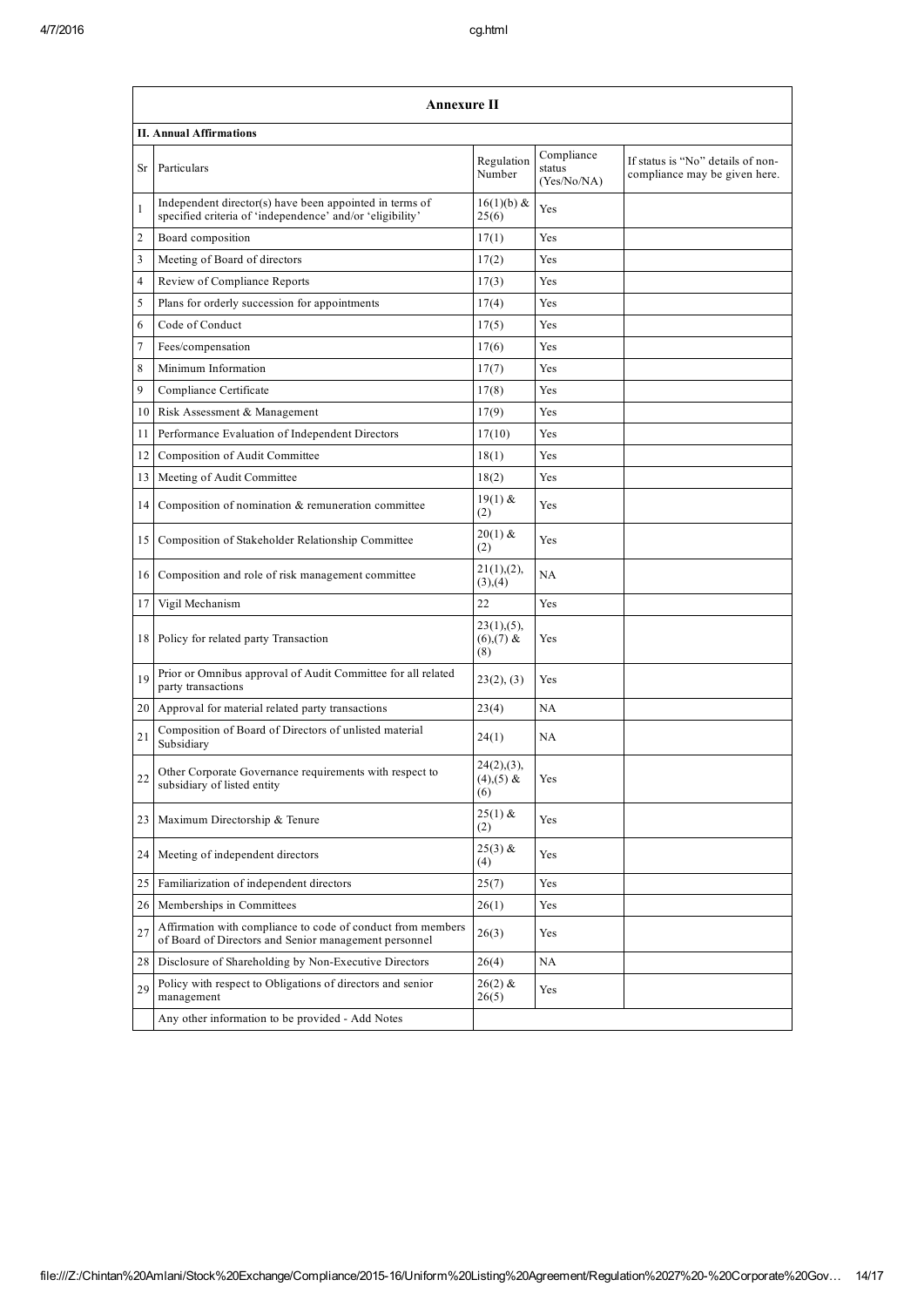| Annexure II                                                                                                                                                           |            |  |  |  |  |  |  |
|-----------------------------------------------------------------------------------------------------------------------------------------------------------------------|------------|--|--|--|--|--|--|
| <b>III.</b> Affirmations                                                                                                                                              |            |  |  |  |  |  |  |
| The Listed Entity has approved Material Subsidiary Policy and the Corporate Governance requirements with respect to<br>subsidiary of Listed Entity have been complied | <b>Yes</b> |  |  |  |  |  |  |

 $\overline{\phantom{a}}$ 

 $\mathbf{r}$